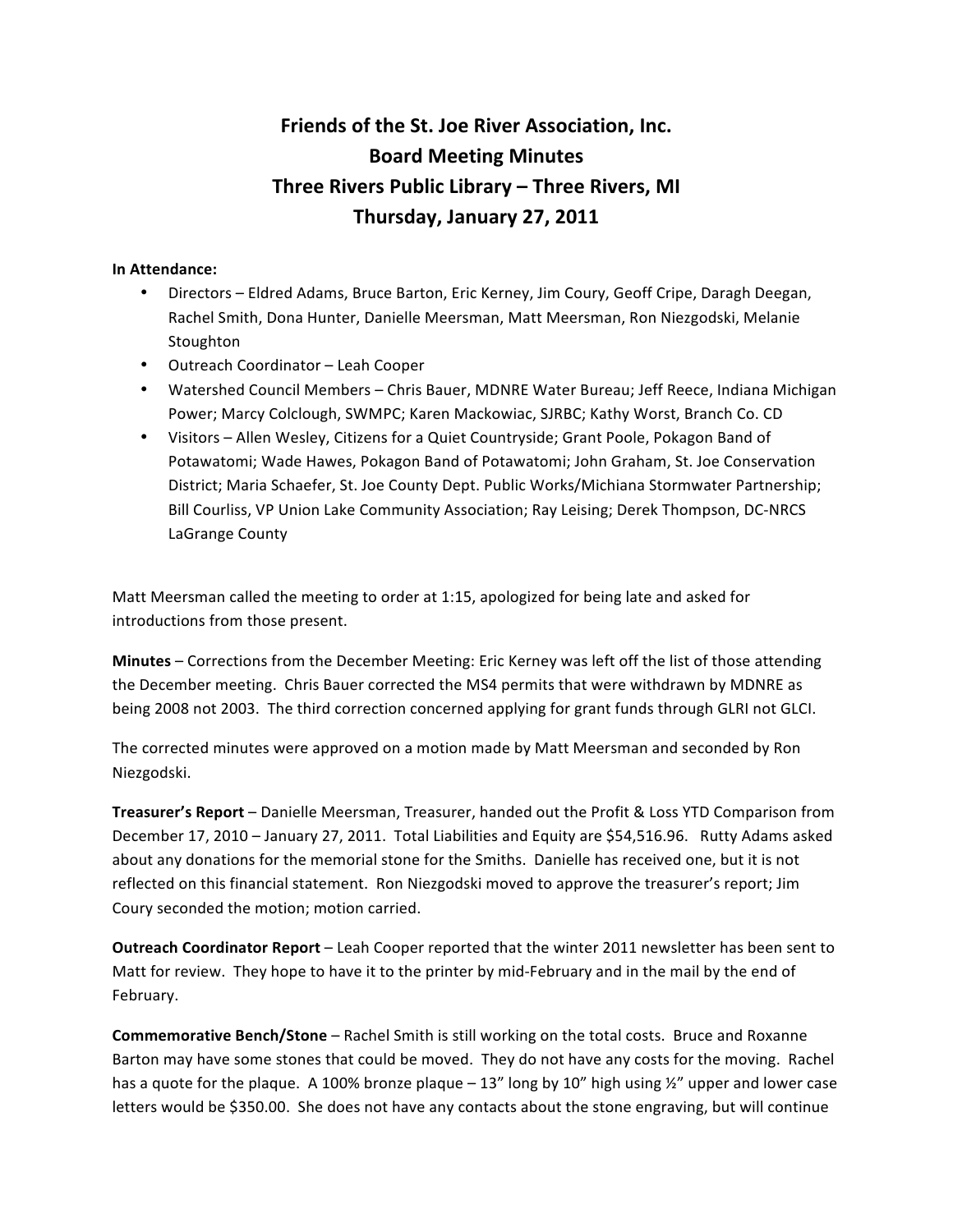to look into that. She also needs to look at costs of attaching the plaque to the stone. Jim Coury recommended contacting the conservation districts for a local contractor to help with moving the stone or even the road commission here in Three Rivers. Looking at the stone should be the next step. Matt mentioned that Al and Margaret would like to attend the annual meeting in March and it would be good to have our plans made by that time.

**Project Tracking Sheet/Webpage** – No changes have been made since the last meeting.

**Wetland Partnership Project** – The second meeting of the steering committee was held this morning with great attendance. This project will continue to be an agenda item over the next two years so that updates can be shared with the board. The website has a lot of really good information on the project and will continue to be updated.

**Annual Watershed Council Meeting Plan** – The meeting is scheduled for Monday, March 14 at the Sturges‐Young Auditorium in Sturgis, Michigan. The charge from the auditorium will be \$17 per head, which includes the tip and use of the meeting room. The agenda for the evening will be similar to last year with two speakers – Kevin Kincare giving a history of the river and Matt Meersman the annual report for FotSJR. Leah will be updating the display boards to set up. Rutty Adams will bring them to the next meeting. Dona agreed to print out pictures. Jeff Reece will check and see if AEP can donate folders for participants. Sponsorships for the meeting were discussed. Rachel Smith will contact Potawatomi RC&D and Dona Hunter will contact LaGrange Chapter of Pheasants Forever. They have both donated in the past. LaGrange has a large screen which they will bring up to use for the presentations. Donations were discussed for a silent auction to help raise money. Jim Coury will donate two birdhouses, Rachel Smith has some prints and LaGrange Co. SWCD will donate an Aldo Leopold book. Another item discussed for donation was a rain barrel by Maria Schaefer. There is always room to set up six to eight exhibits. St. Joe River Fly Fisherman may want to set up a display and also be a sponsor. Ask the conservation districts and other watershed groups if they would be interested in setting up a display. A display on the wetland project would also be a good one. There would be no charge for non‐profit watershed related groups, but \$100 membership would be required for other groups. Final plans will be discussed at the February meeting.

**Lawyer Contract Review** – A couple of meetings ago it was discussed having a lawyer review the contracts with Leah Cooper. John Wuepper contacted Matt and recommended an attorney (Kevin Haight) who was environmentally minded who might be willing to help. Matt contacted Kevin and he agreed to help as long as it was understood that his opinion would not be considered official. He is a personal injury attorney, but he reviewed the contracts and had a helpful recommendation that Matt incorporated. Daragh and Geoff reminded the group that they know another attorney who might be willing to assist in the future.

**Adobe Software for Outreach** – Leah upgraded her computer software using the non‐profit status of the Friends. She was able to get a \$900 piece of software – Tech Soup – for \$60. She will be using this for the newsletter, etc. She thanked the board for being able to purchase it this cheaply.